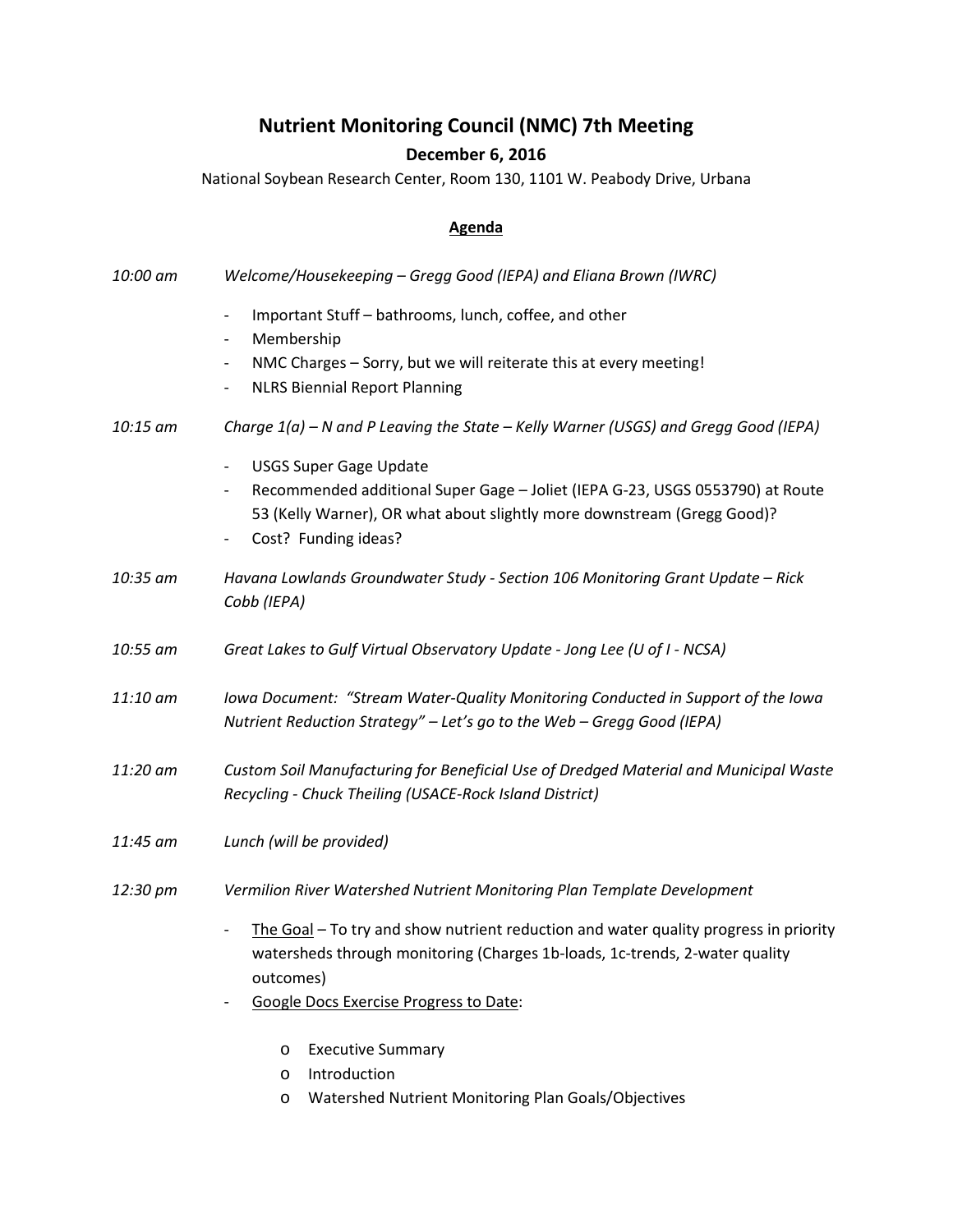- N and P Load Estimation
- **Trends in Loading Over Time**
- **Water Resource Quality Outcomes**
- o Public Participation
- o Study Area Description (e.g., size, land use, water and land resources inventory, inventory of point and nonpoint sources, other)
- o Historic and Existing Monitoring and Baseline Data in the Watershed
	- **E** Chemical, Physical, Biological
- o *Needed Additional Monitoring in the Watershed*
	- *Chemical, Physical, Biological*
- o *Monitoring Design*
- o *Implementation*
- o *Data Management*
- o *Quality Assurance/Quality Control*
- o *Assessment/Evaluation Methodologies*
- o *Results and Reporting*
- o *Monitoring Entities*
- o *Monitoring Costs*
- o *Potential Funding and In-Kind Resources*
- o *Milestones/Timelines*
- o *Limitations/Constraints*
- o *Next Steps*
- o *Appendices*
- o *Other\_\_\_\_\_\_\_\_\_\_\_\_\_\_\_\_*
- o *Other\_\_\_\_\_\_\_\_\_\_\_\_\_\_\_\_*
- *2:00 pm How is the NMC doing? (Gregg Good, IEPA)* 
	- *Are we meeting our objectives? Do we need more interaction with the NLRS Policy Working Group or Other Working Groups (NSAC, AWQPF, Urban SW, Performance Benchmark)?*
	- *Future plans for a NLRS Conference/Summit*
- *2:15 pm Next Steps – Eliana Brown and Gregg Good*
	- Today's Action Items?
	- Future Topics/Presentations for Next Meeting?
- *2:25 pm Next meeting dates(s) – March 14 and June 6, 2017*
- *2:30 pm Adjourn*